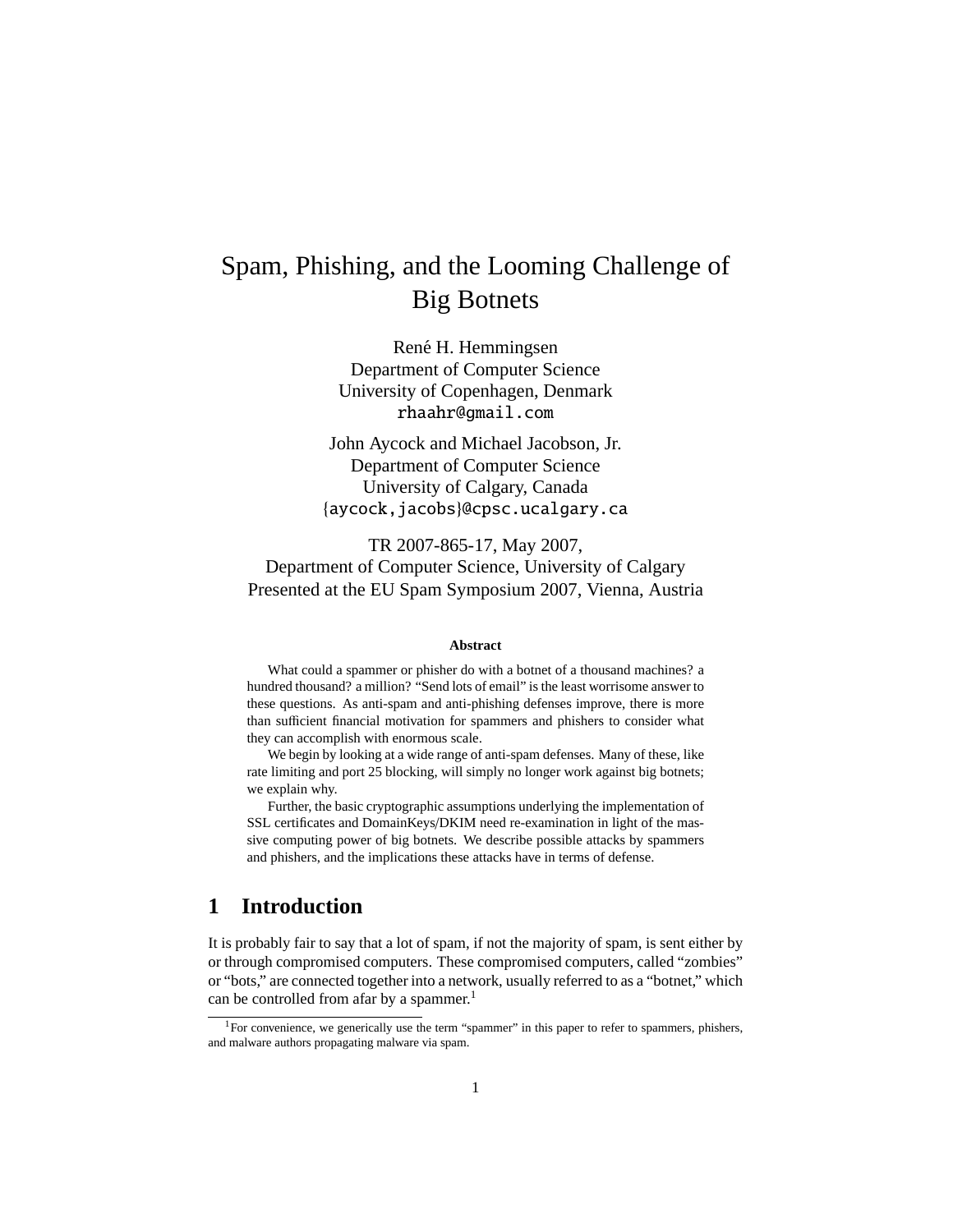Some botnet researchers have begun to look at the threats posed by future botnets. So far, this work has indicated that future botnets can be highly robust against defensive measures [34, 35] and potentially massive, with multiple small botnets being joined together into one large "super-botnet" [34].

This is the starting point for our work. We assume that a spammer has access to a large botnet – how it is acquired does not matter, nor is it important whether or not the spammer has created the botnet themselves. What *is* important is determining what the spammer can do with it.

We consider a model with four parties involved:

- 1. Spammer. Obviously, the originator of the spam.
- 2. Target. The intended recipient of spam.
- 3. Zombie. A compromised computer the spammer can use to send spam to the target.
- 4. Victim. The actual owner or user of a zombie computer. As pointed out in previous work [2], the victim will have saved email that the zombie can use. The saved email may not be stored on the zombie machine, e.g., a victim may be a webmail user, but a zombie can simply steal the webmail password and peruse the victim's email at its leisure.

Normally the focus would be just on the spammer and the target, with the zombie as a mere conduit for spam transmission. As we discuss below, zombies (and unwillingly, their victims) play an important role in circumventing some anti-spam defenses. In the next section, we look at a variety of these defenses that can be skirted by big botnets; Section 3 examines some new attacks. Section 4 is the conclusion. We tried to make Section 4 into the introduction again and turn this paper into a Möbius strip, but to no avail.

## **2 Current Anti-Spam Techniques**

We have grouped current anti-spam techniques based on their underlying assumption about spammer behavior. We have added citations where available, but many of these techniques are well-known; see [39] for a general reference.

Some of the ideas in this section with respect to authentication have been discussed in [9], which unfortunately had no written record; other ideas were discussed in a different context in [2]. This is, as far as we know, the first attempt to bring these ideas together and categorize them.

### **2.1 Assumption: No Existing Relationship**

These defenses operate on the assumption that there is no existing relationship between the spammer and the target.

**Whitelisting.** The target only receives email from senders they know.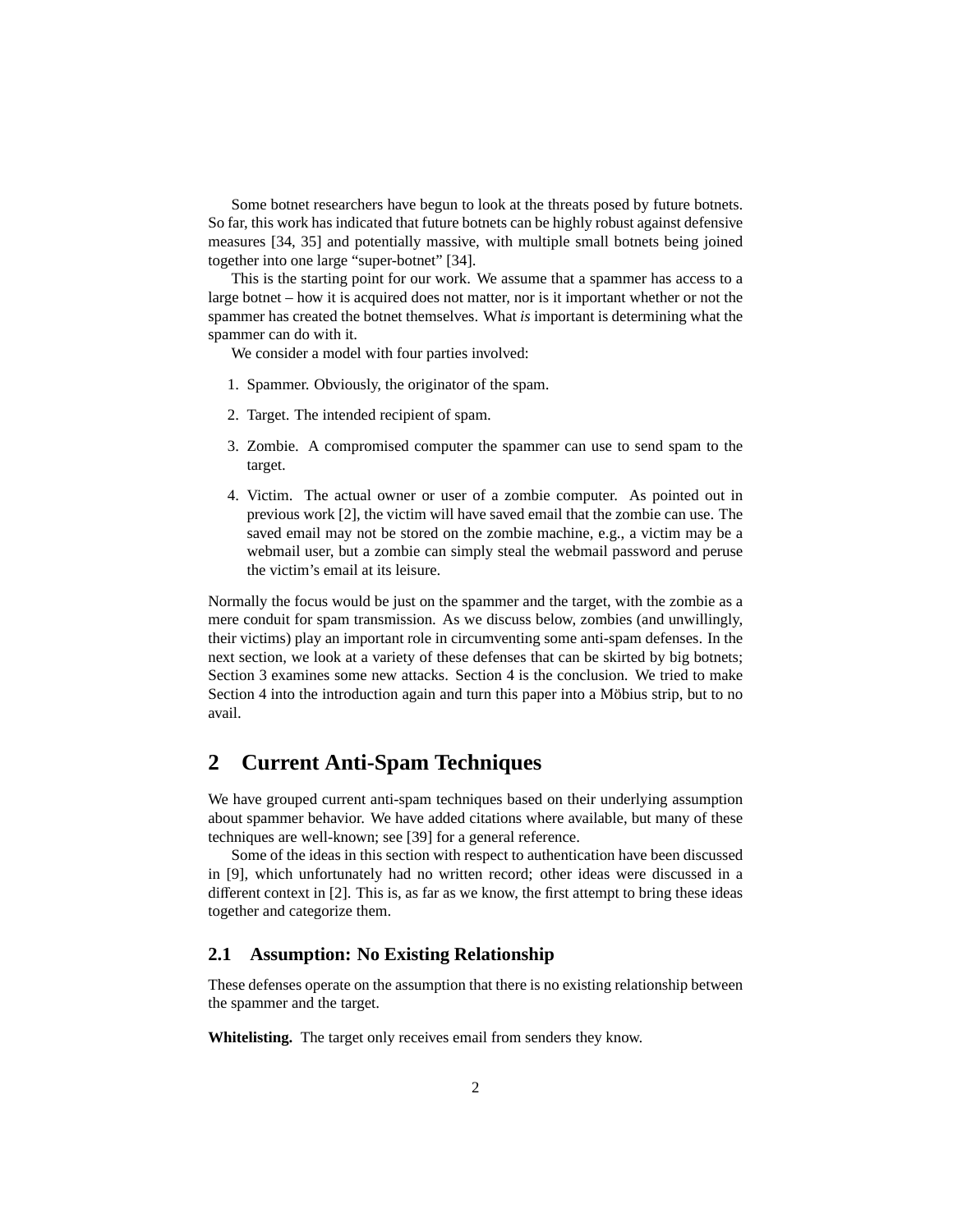- **Blacklisting.** The target does not receive email from specific senders. Normally this would be applied by the target's email system to sending IP addresses, to refuse email connections from known spam senders. Ideally, legitimate senders are not blacklisted.
- **Spam traps.** Spam traps are fake email addresses that are deliberately meant to the harvested by spammers. Because they don't correspond to real targets, any email sent to spam traps can be considered spam.
- **Challenge**/**response.** The target's email system issues a challenge to a sender legitimate or spammer – and the sender's email is not delivered to the target until the challenge is correctly replied to. Senders who have passed the test are whitelisted, at least for a while, to prevent a challenge being issued for each exchange in an ongoing email conversation.

A zombie can extract out email addresses from a victim's address book and from saved email, and send the spammer's message to those targets. Effectively the spam travels along social networks, and the spammer exploits the preexisting relationship between victim and target. Challenge/response systems present slightly more of a challenge to a spammer – the spam must be sent to a target where the victim has already replied to the challenge and been temporarily whitelisted. If this is a concern, the zombie would have to limit the search for email addresses to recent entries in saved email.

#### **2.2 Assumption: Spam Sent in High Volumes**

The assumption here is that spammers send large amounts of email.

- **Rate limiting.** The number of emails sent within a given span of time can be throttled [37], which may not prevent spam but can slow it down. A related idea involves limiting the number of concurrent outbound connections to port 25 from a computer, rather than preventing them entirely [23].
- **Tarpits.** A tarpit is a mail system that responds very slowly, to try and bog down spam transmission.
- **Proof of work.** One of several suggestions to add some kind of cost to sending email, proof of work systems require an email sender to solve a computationally-intensive but tractable problem for each piece of email sent [7].
- **Challenge**/**response.** Appearing twice, the challenges of C/R systems are presumed to be hard enough that a human being must solve them. If so, this limits the volume that a spammer can send, or at least changes the economics if humans have to be paid to solve challenges.

This assumption is endemic even in recent work, e.g., [3]. With large botnets, though, each zombie need only send a small amount of spam to produce the same overall amount of spam. In addition, large botnets allow the computational problems of proof-of-work to be solved using what is effectively a compute farm. It also opens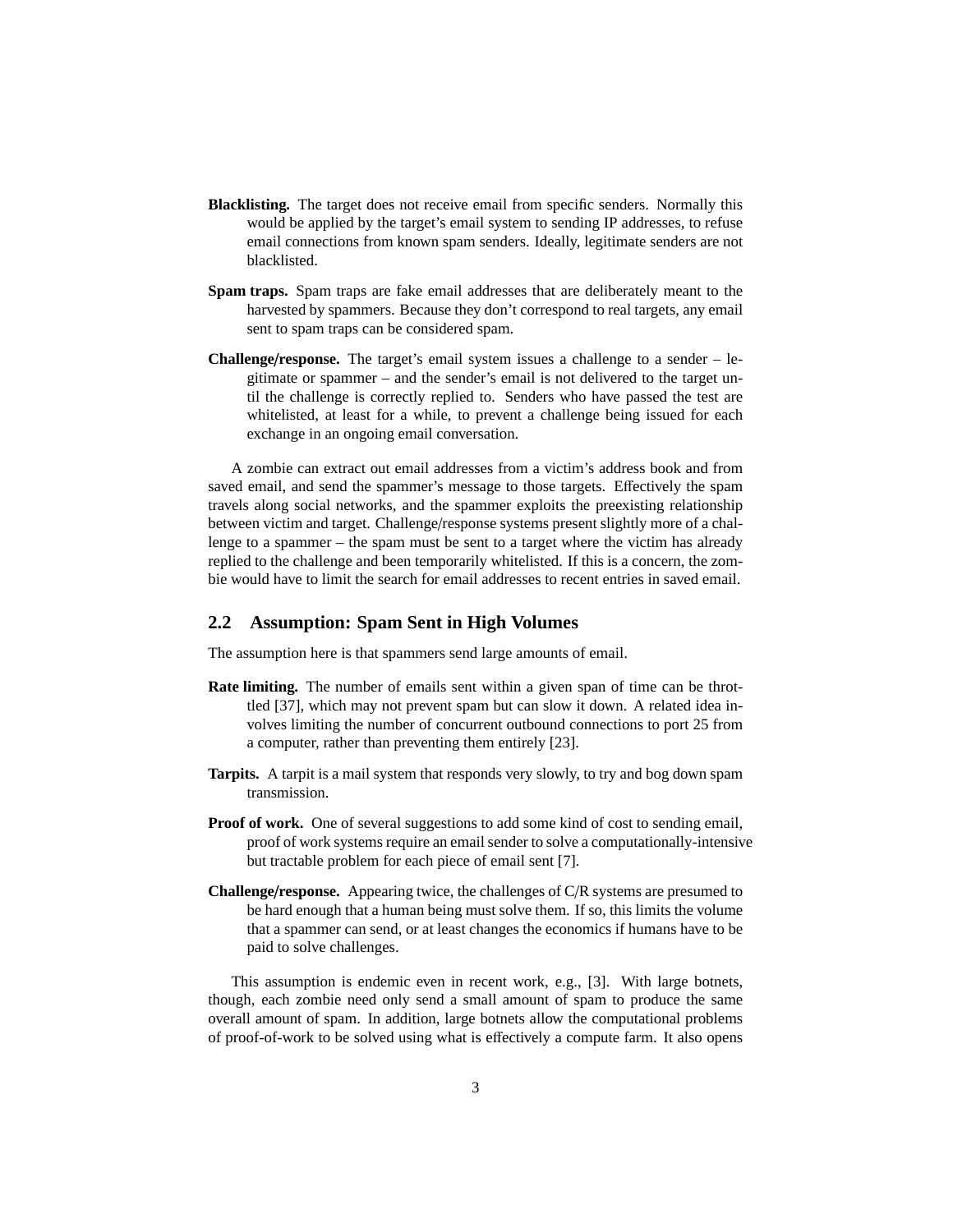up ways to trick humans into solving challenges: for example, a zombie could intercept a victim's browser, telling the victim they have to solve the presented challenge before they can visit a web page. $<sup>2</sup>$ </sup>

(As an aside, proof-of-work has also been criticized elsewhere [15], although they too make the assumption about high spam volumes.)

#### **2.3 Assumption: Legitimate Mail System Not Used**

Other defenses assume that spammers do not send email using "legitimate" mail systems, opting instead to send in quick-and-dirty ways like direct-to-MX transmission.

- **Blacklisting.** Blacklisting also appears here, because zombies sending email directly are frequent occupants of RBL lists. By contrast, much if not most legitimate email is sent via an ISP's mail system rather then directly.<sup>3</sup>
- **Greylisting.** Initial attempts at email delivery, regardless of sender, are told try-againlater by a target's email system, on the belief that spammers will not retry transmission [16].
- **Verification.** Verification has two flavors. First, it can be verified that a message came from where it says it did, and that it hasn't been altered in transit (DKIM/DomainKeys [1, 6]). Second, it can be verified that a sending machine is authorized to send mail for a domain (SPF [38]).
- **Reputation systems.** Reputation systems classify email based on a sending machine's past spam-sending behavior; the email content is of secondary importance [28].
- **Port 25 blocking.** Outgoing port 25 (SMTP) connections can be blocked by an ISP to force the use of their legitimate email system, and completely prevent direct email delivery by zombies.
- **Simulated tarpits.** Recent work suggests simulating the behavior of a tarpit, expecting real spammers to time out quickly and give up, whereas legitimate mail systems will persist long enough to overcome the initial slowness. Connections that stick around long enough are ramped back up to full speed [8].

A zombie can simply piggyback on their victim's legitimate email system, transmitting spam through it instead of directly. In the case of reputation systems, the victim's reputation (or that of the victim's ISP) is inherited by the zombie.

#### **2.4 Assumption: Many Emails, Same Content**

**Checksumming.** Checksums of incoming email messages are computed and compared against the checksums of known spam messages. Done in large scale,

<sup>&</sup>lt;sup>2</sup>Note that this is distinct from the "porn proxy attack" because the spammer does not have to establish an enticing website.

<sup>&</sup>lt;sup>3</sup>The comments about ISPs in this paper can also be taken to apply to corporate networks, or any large enterprise network.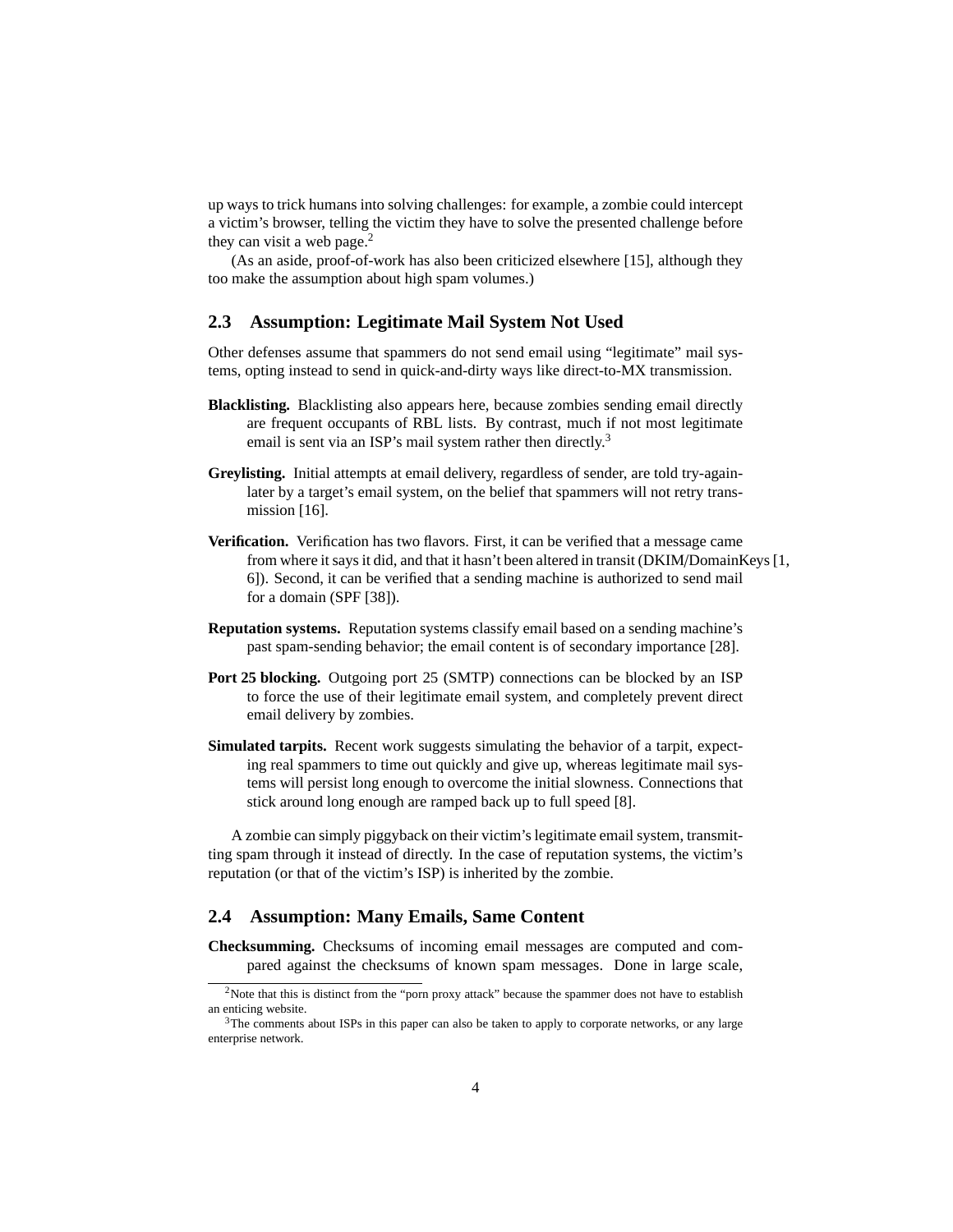this also permits the ability to detect patterns, like the same piece of email being sent to thousands of people.

Techniques to try to evade checksumming have been around for some time, from simple random number "hashbusters" to more recent random alterations of image spam (e.g., [25]). This has opened up yet another anti-spam front, where checksumming algorithms are tweaked to be tolerant to random changes. There is no reason why spam cannot be customized extensively by each zombie in a botnet, either randomly or based on content on the victim's machine; in many ways, this is the spam equivalent of polymorphic viruses, creating millions of different variants of a single spam message.

#### **2.5 Assumption: High Spammy Content**

**Statistical filtering.** Emails can be classified as spam or ham based on whether or not their words (for some definition of what a "word" is) look "spammy" compared to past emails. Words that have not been seen previously are assigned a neutral score, and these filters can learn through retraining.

Spammers who randomly add words ("word salad" [12]), excerpts from online sources, or news articles to their spam can be seen to be hashbusting. It can also be seen as trying to skew statistical filters away from a spam classification. This is not very sophisticated or directed yet, and the opinion has been expressed that attacks against statistical filters would be too hard to mount [11, 39]. However, we argue that a zombie *can* perform a directed attack automatically: ham words that pass through a target's filter are sitting in the victim's saved email.

#### **2.6 Assumption: Mail is Spam or Ham**

One final assumption about spammer behavior is that a spammer only sends spam, and email can be correspondingly classified in a binary way, as either spam or ham. Research has demonstrated that this need not be the case in two scenarios, where a single email can be both ham *and* spam. Zombies play a part in both of these.

First, parasitic spam relies on a zombie to tag a brief spam signature onto the victim's legitimate email, or changes URLs in legitimate email to malicious ones [26, 27]. The ham portion is legitimate, although possibly altered, and the message cannot be filtered out completely as a result.

Second, "more effective spam" is where a zombie custom-tailors email to a target, using the victim's saved email and (optionally) legitimate incoming email from the target [2]. Again classification is not straightforward, because real ham messages are mixed with the spam content. However, in this case, the ham is a red herring and the entire message can be flagged as spam without loss of legitimate content.

#### **2.7 Discussion**

The bad news is that all the applications of zombies we have presented scale to big botnets. Big botnets just present more opportunities for spammers: more social networks to exploit, more saved email, more targets.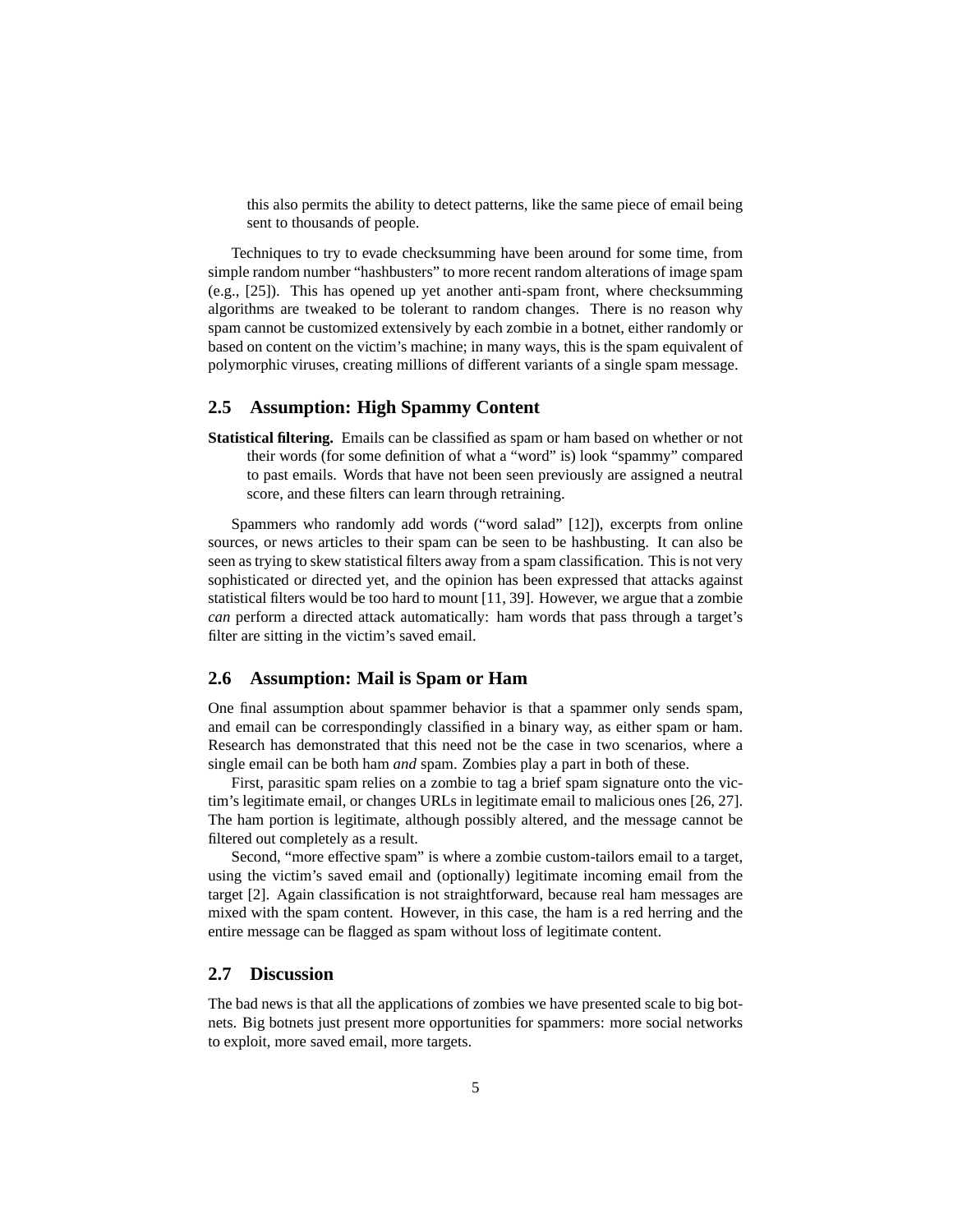The good news is that these uses of big botnets by spammers drive more spam through ISPs' mail systems, creating more potential for ISP filtering of outbound email. It also allows the zombies to be discovered in two ways. First, a zombie sending spam using a victim's account can be traced. Second, sending spam along social networks should increase the number of victims who are notified about zombie infestations from their friends and colleagues.

However, we would urge caution. With enough zombies, a spammer can potentially have enough to send spam, lose zombies to detection, *and* infect enough new machines to maintain the botnet's size. The assumption that the spammer fears detection of their zombies may be incorrect at a large scale.

## **3 New Attacks**

The cryptographic assumptions underlying some defenses against spam (DKIM/DomainKeys) and phishing (SSL certificates) are not often questioned. However, considering the potential size of spammers' botnets, it is prudent to re-examine these ideas; spammers may possess enough computing power for new forms of attacks.

#### **3.1 Fake Certificate Authority**

This first attack can be performed without a big botnet, but serves to illustrate that certificates are not a silver bullet, and attacks involving them can occur. As a simple example of an attack on certificates, consider the following scenario:

- 1. A worm is released whose payload installs a new root certificate for the spammer in a victim's browser or, alternatively, a zombie installs one. Once the certificate is installed, the malware can remove itself, as it is no longer needed for the attack.
- 2. Phishing emails can now be sent by the spammer to a victim. When victims go to the spammer's web site, they are greeted by a valid SSL connection with no warning messages from the browser. The spammer's root certificate allows them to create real SSL certificates, a process that can continue until the spammer's root certificate is removed.

We tested this attack by creating a root certificate for the fictitious "VeríSign Trust Network" (note the accent over the "i") and inserted it into our Firefox installation.

In this case, we used a pharming attack in conjunction with the root certificate, redirecting DNS lookups for www.bank.com on our machine to another machine we had access to – call it example.com. For pharming, we simply inserted an appropriate entry into /etc/hosts, but other techniques are possible [19, 32].

On example.com, we started an HTTPS server which was equipped with a certificate attesting to it being www.bank.com, signed by our "VeriSign Trust Network."

The result was as anticipated. When we pointed our copy of Firefox to https://www.bank.com/, it went to our HTTPS server on example.com. There were no certificate warnings popped up, and all of Firefox's secure connection indicators were present. Mousing over the padlock icon produced a tooltip saying "Signed by VeríSign Trust Network"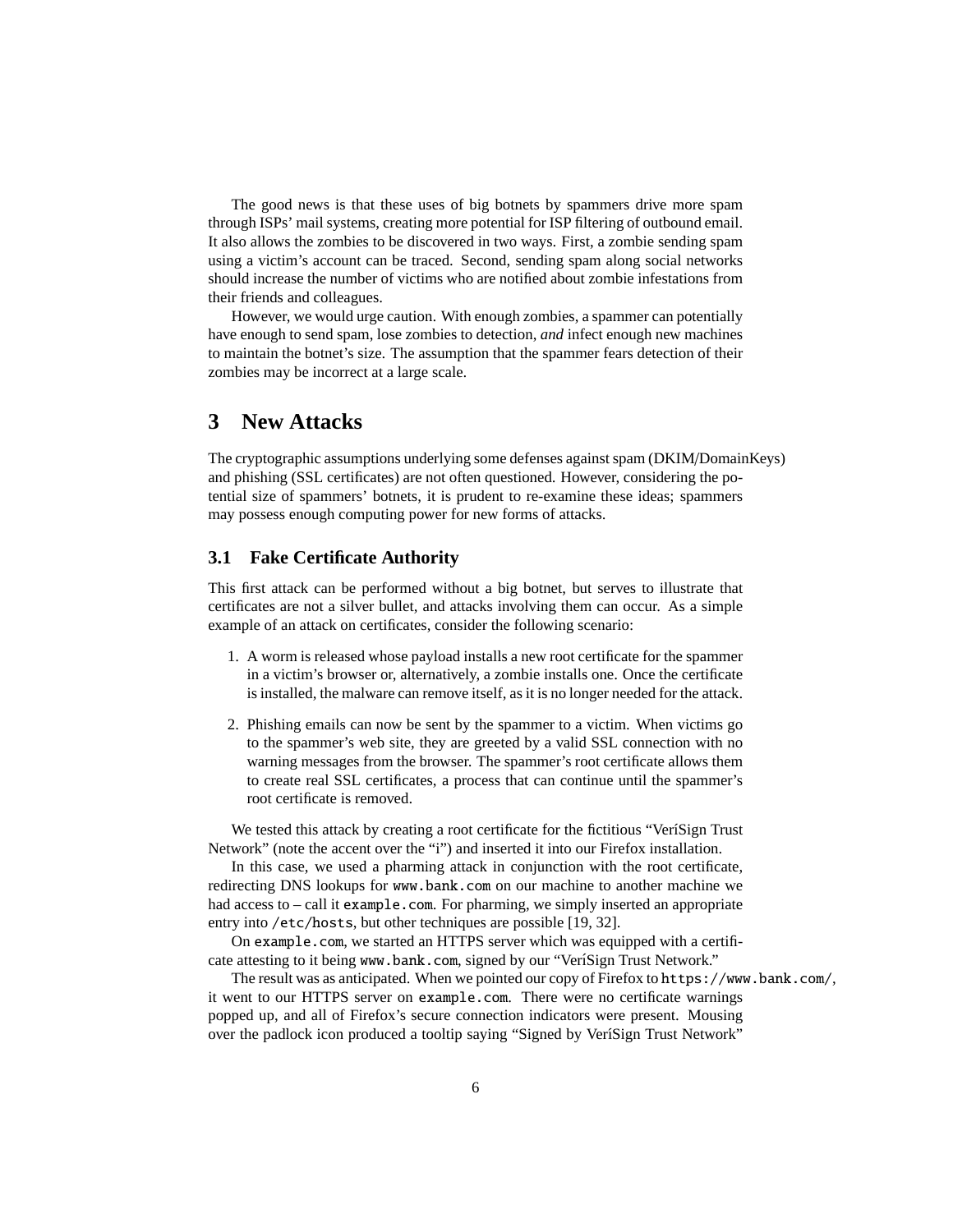in a small enough font that the accent over the "i" was next to impossible to see with a casual inspection. Even if a user had been trained to look for the secure connection indicators, it would not have helped in this case. This suggests that security software should be guarding certificates as well.

#### **3.2 Certificate Forgery**

In this section, we examine whether it is probable, or even possible, that spammers will be able to use the processing power present in their botnets to take on a calculationheavy problem such as breaking the digital signature on a digital certificate. If successful, spammers would be capable of creating SSL server certificates that are indistinguishable from the legitimate ones. The impact this would have on security in relation to e-commerce and other online services is profound.

We consider X.509 certificates, the most common digital certificate standard in use today. If a spammer is to successfully spoof a public key certificate, i.e., forge a certificate that is indistinguishable from a legitimate certificate, then they need to break the digital signature and recover the signing CA's private key. If the spammer accomplishes this, then they can, for example, make a phishing site, www.bank.com, appear legitimate by creating a certificate that has the elements of the subject field set accordingly, i.e., CN=www.bank.com, O=BigBank, and then subsequently sign the fabricated certificate with the recovered private key. Breaking the digital signature and recovering the signing CA's private key is, however, not trivial. The most widely-used digital signature encryption algorithm in this context is RSA [20]. RSA is normally used with 1024-bit keys so a brute force attack is not computationally feasible since the key space is extremely large,  $2^{1024} > 1.8 \times 10^{308}$ . A number of attacks on RSA have been proposed that are more advanced than brute-force approaches; [17] describes some of them.

The problem with public key cryptography is that it is based on computational problems – factorization of integers in the case of RSA – and this makes it more vulnerable to attacks. Here, the spammer would know the CA's digital signature in the certificate, and the CA's public key. Based on this information, finding the CA's private key is computationally equivalent to the problem of factoring *n*, the modulus in the RSA algorithm [17]. The best-known algorithm used to factor *n*, the number field sieve [4], is very easy to distribute, and it is highly resilient to computing nodes going offline.

Since the security of the RSA algorithm rests on the difficulty of factoring large values of *n*, RSA Laboratories maintains a list of "RSA Challenge Numbers" [22]. Researchers are challenged to factor the numbers on the list for a symbolic cash reward. Currently, the list consists of eight numbers of lengths from 576 bits to 2048 bits, each chosen as if it were to be used as the modulus *n* in the RSA algorithm. The two smallest numbers, RSA-576 and RSA-640, have both been factored. The latter was factored in 2005, and reputedly took approximately 30 2.2 GHz Opteron-CPU years [21].

In [18], a 2.6 GHz Opteron CPU was benchmarked, giving a result for CPU arithmetic of 38,228 MIPS. We will thus use the conservative estimate of 35,000 MIPS for a 2.2 GHz Opteron CPU. Based on this estimate, the computing power required to factor RSA-640 would correspond to  $30 \times 35,000 = 1 \times 10^6$  MIPS-years. Table 1 summarizes the MIPS-year estimates for four of the RSA challenge numbers. Note that the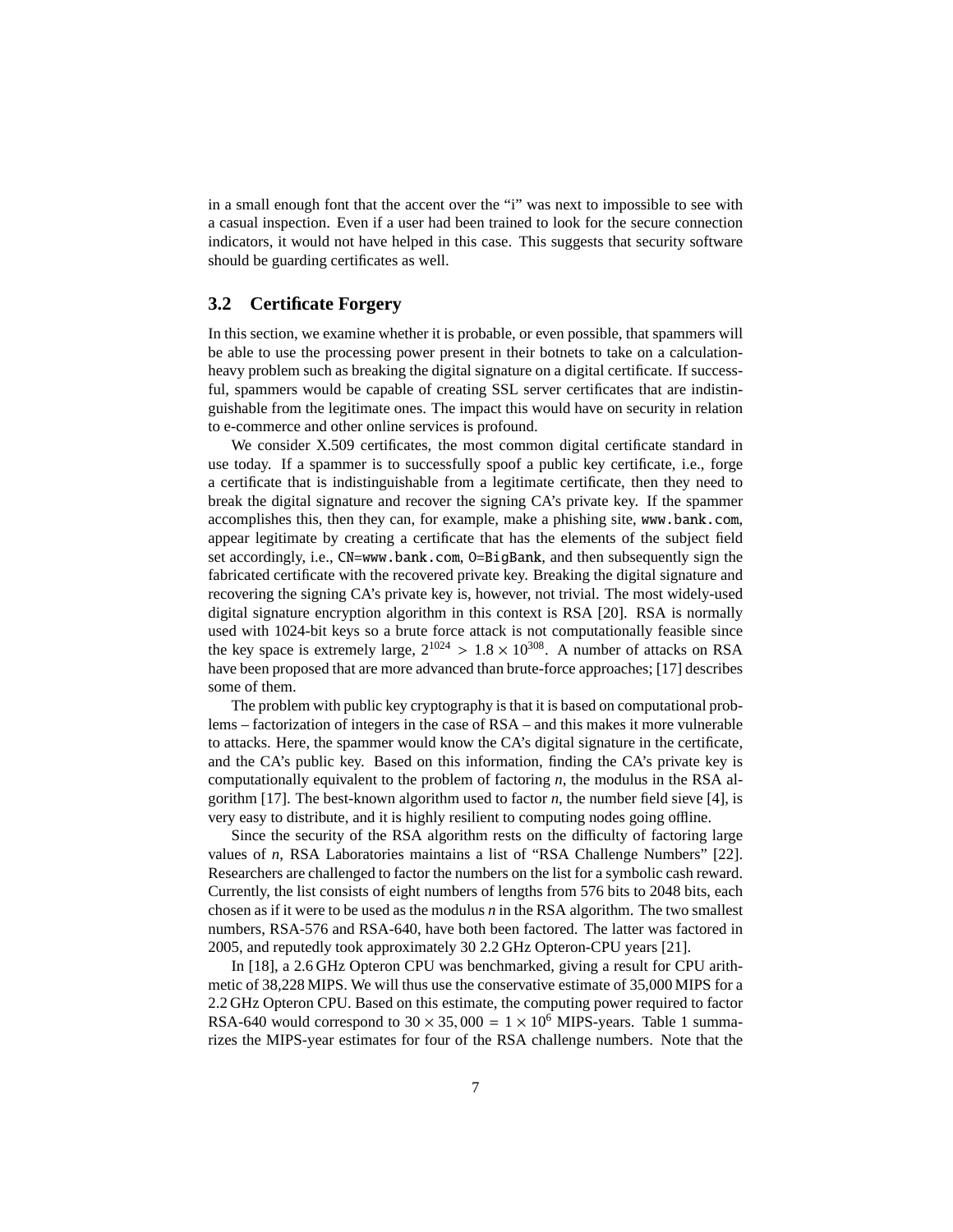| Number         | Bit length | Factored                                     | MIPS years           |
|----------------|------------|----------------------------------------------|----------------------|
| <b>RSA-140</b> | 256        | Feb 1999                                     | $2 \times 10^3$ [30] |
| <b>RSA-155</b> | 512        | Aug 1999                                     | $8 \times 10^3$ [29] |
| <b>RSA-640</b> | 640        | Nov 2005                                     | $1 \times 10^6$      |
| RSA-1024       | 1024       | not yet factored   $5.6 \times 10^{10}$ [24] |                      |
|                |            |                                              |                      |

Table 1: MIPS-year estimates for selected RSA challenges

estimates we have used here are older ones; we have deliberately chosen these to be conservative, knowing that they do not take into account recent improvements in the field.

How much processing power could a spammer accumulate? We begin by quantifying the average power of individual zombies in a botnet. In [31], the rating of a 2.8 GHz Pentium 4 CPU is estimated at 6,775 MIPS. Since a 2.8 GHz Pentium 4 is probably still high-end compared to an average PC, we take the average processing power of a single zombie to be only 5,500 MIPS.

A zombie computer may not be able to join in the factoring process continuously, due to:

- Availability. A zombie may not always be available to a spammer; a home PC might only be powered on for brief periods every day, whereas a corporate computer may be online 24/7. Here the availability is conservatively set to be 20%.
- Utilization. Even when online, zombies will not spend all their CPU cycles factoring – the victims would undoubtedly notice the performance deterioration and take steps to fix the problem. We take the utilization to be 25%, assuming most users would not notice a one-quarter drop in CPU performance.

This gives us the following equation for an average zombie's processing power, *Pavg*.

$$
P_{avg} = processing power \times availability \times utilization
$$
  
= 5,500 MIPS \times 20% \times 25%  
= 275 MIPS

Now we simply need to multiply  $P_{avg}$  by the botnet's size. [13] claims that some botnets only have a few hundred zombies, so we take our "small" botnet to be of size 300, giving  $8.25 \times 10^4$  MIPS. Some sources attest to botnets with over 100,000 zombies [5, 14, 33], and consequently our "large" botnet has 100,000 zombies with  $2.75 \times 10^7$  MIPS. Finally, to represent the "super" botnets of [34], we use 1,000,000 zombies yielding  $2.75 \times 10^8$  MIPS.

Table 2 gives the approximate time it would take to factor the RSA numbers given in Table 1 using the different-sized botnets. Clearly at least a large botnet is required for keys of length 640, although even small botnets could handle 512-bit keys. None would be able to break a 1024-bit RSA key. Since no major CA uses a key less than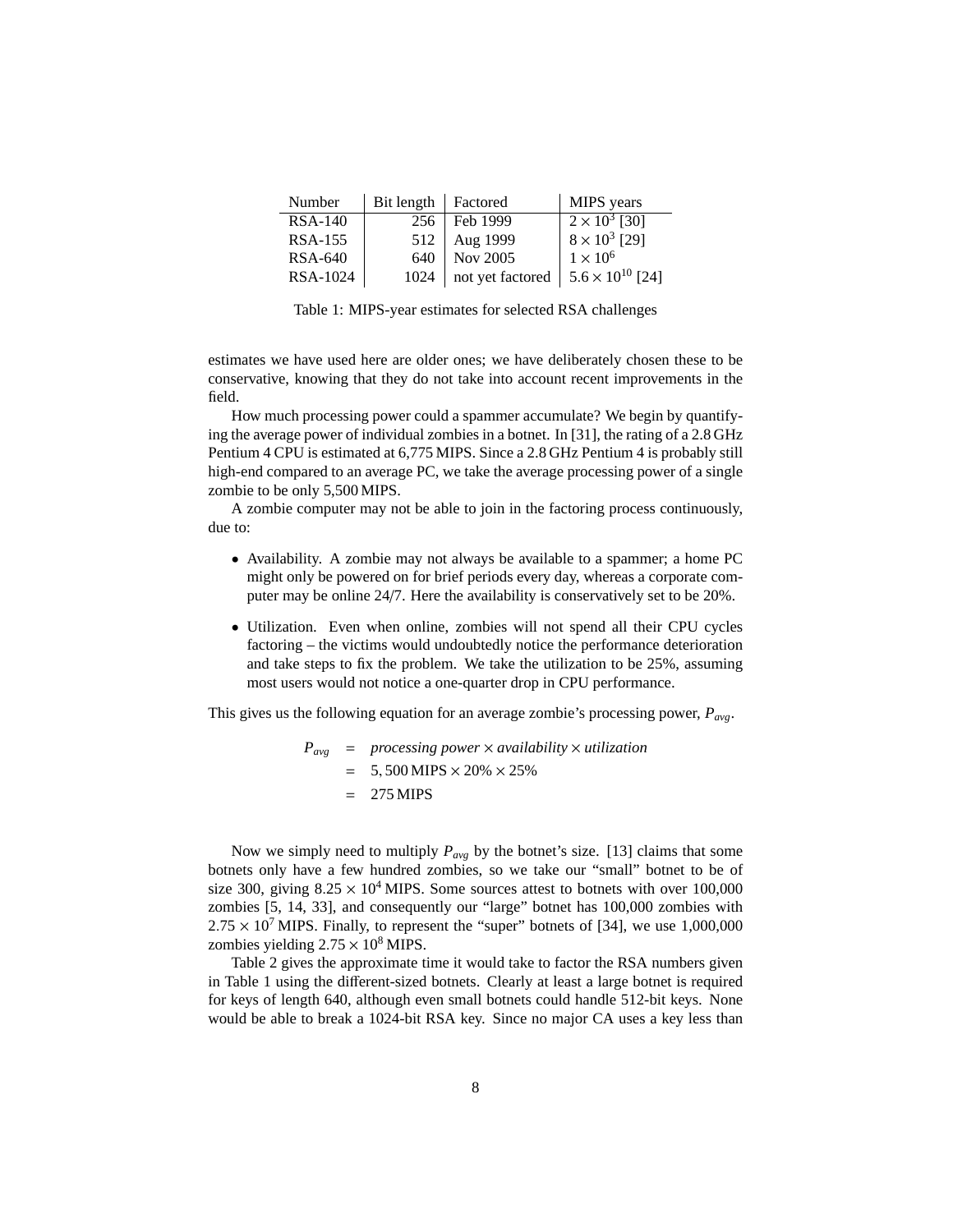| Number         | Small botnet            | Large botnet | Super-botnet       |
|----------------|-------------------------|--------------|--------------------|
| <b>RSA-140</b> | 9 days                  | 38 minutes   | 4 minutes          |
| <b>RSA-155</b> | 35 days                 | 153 minutes  | 15 minutes         |
| <b>RSA-640</b> | 12 years                | 13 days      | $1.3 \text{ days}$ |
| RSA-1024       | $6.8 \times 10^5$ years | 2036 years   | 204 years          |
|                |                         |              |                    |

Table 2: Estimated time for botnets to factor RSA numbers

1024 bits, we must conclude that this particular attack is practically infeasible given current processor technology and cryptographic knowledge.<sup>4</sup>

#### **3.3 DKIM**/**DomainKeys Forgery**

Even if certificates are safe, perhaps there is some algorithm using RSA with shorter keys, where 512-bit keys are required to be accepted, where relatively recent examples of 512-bit keys in use have been seen. Like DKIM/DomainKeys.

Both DKIM and DomainKeys mandate support for 512-bit keys, although DKIM requires at least 1024 bits for 'long-lived keys' [1, page 13]. A spammer who can use their botnet's computing power to recover an organization's private key for DKIM/DomainKeys can forge that organization's signatures on email. Obviously 512-bit keys, even if permitted, are not a wise choice in the face of big botnets.

#### **3.4 Hash Collisions**

Both certificates and DKIM/DomainKeys employ the SHA-1 cryptographic hash function. SHA-1 is currently in a weakened state, and increasingly better methods are being discovered for finding collisions in it [36]. For now, this only means that two messages can be found that result in the same hash value. What a spammer would want instead is to be able to find message whose hash value matches a *specific* legitimate message's hash value; this is a stronger requirement. A spammer would then be able to substitute their message for a legitimate one without having to crack RSA. The consensus seems to be that it is only a matter of time before cryptography researchers are able to solve this problem, necessitating a switch to a stronger hash function. The implications of hash collision attacks are examined in [10].

## **4 Conclusion**

Big botnets present a variety of challenges to spam and phishing defenses. A key part of the problem, and the solution, is understanding the magnitude of the computing power and information that these botnets put within reach of spammers.

<sup>4</sup>There are additional hurdles in terms of memory availability on the zombies [24], but the time requirements alone are enough to discount this attack.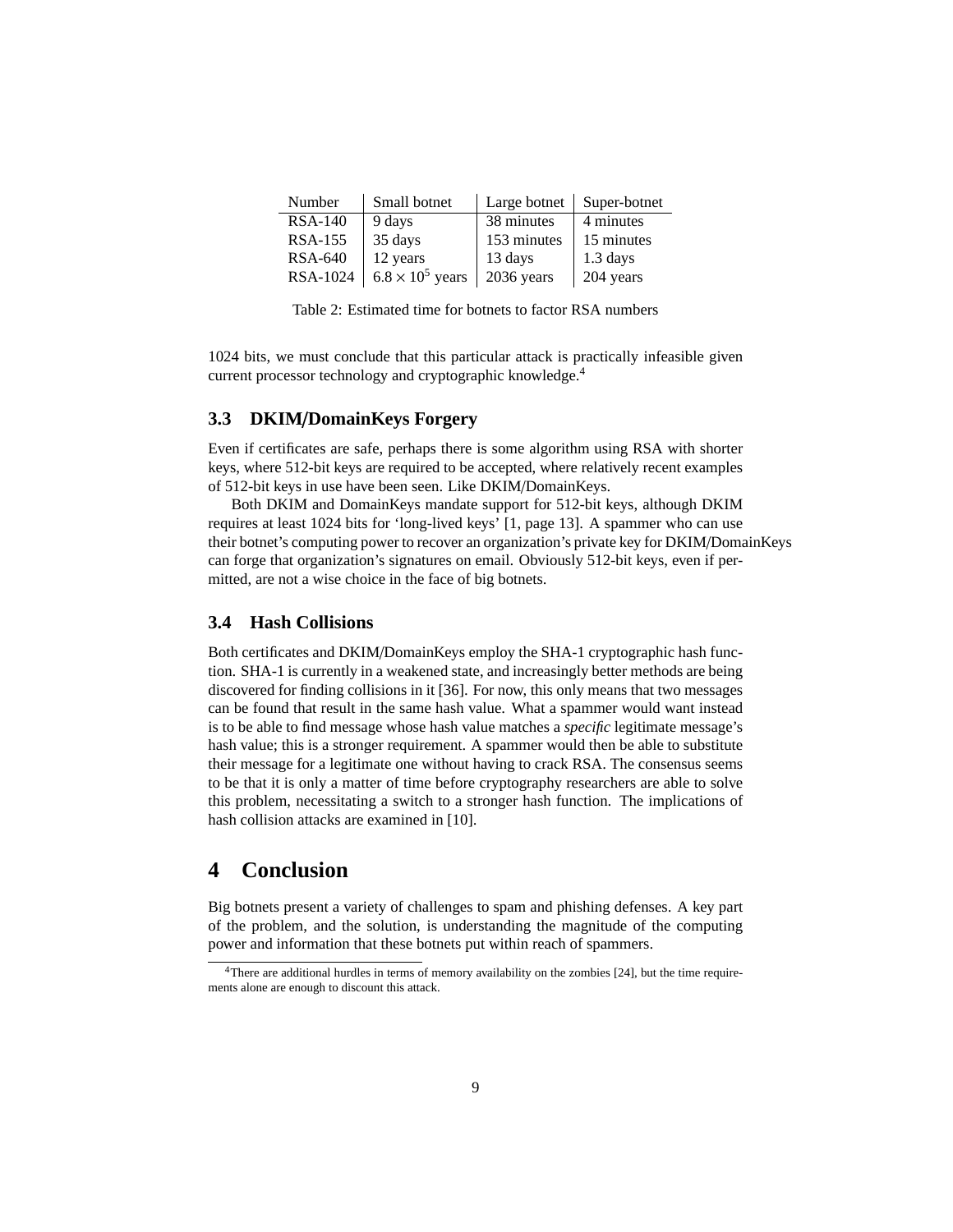## **Acknowledgment**

The second and third authors' research is supported in part by grants from the Natural Sciences and Engineering Research Council of Canada.

## **References**

- [1] E. Allman, J. Callas, M. Delany, M. Libbey, J. Fenton, and M. Thomas. DomainKeys identified mail (DKIM) signatures. http://www.ietf.org/internetdrafts/draft-ietf-dkim-base-10.txt, February 2007. Internet draft.
- [2] J. Aycock and N. Friess. Spam zombies from outer space. In *15th Annual EICAR Conference*, pages 164–179, 2006.
- [3] A. Brodsky and D. Brodsky. A distributed content independent methods for spam detetion. In *First Workshop on Hot Topics in Understanding Botnets*, 2007.
- [4] J. P. Buhler, H. W. Lenstra, Jr., and C. Pomerance. Factoring integers with the number field sieve. In *The Development of the Number Field Sieve*, pages 50–94, 1993.
- [5] D. Dagon, G. Gu, C. Zou, J. Grizzard, S. Dwivedi, W. Lee, and R. Lipton. A taxonomy of botnets. Unpublished paper, c. 2005.
- [6] M. Delany. Domain-based email authentication using public keys advertised in the DNS (DomainKeys). http://www.ietf.org/internet-drafts/draft-delanydomainkeys-base-06.txt, July 2006. Internet draft.
- [7] C. Dwork and M. Naor. Pricing via processing or combatting junk mail. In *Proceedings of CRYPTO '92*, pages 139–147, 1993.
- [8] T. Eggendorfer. Reducing spam to 20% of its original value with a SMTP tar pit simulator. In *MIT Spam Conference*, 2007.
- [9] N. FitzGerald. Why 'user authentication' is a bad idea. In *Virus Bulletin Conference*, page 226, 2005. Abstract only.
- [10] P. Gauravaram, A. McCullagh, and E. Dawson. Collision attacks on MD5 and SHA-1: Is this the "Sword of Damocles" for electronic commerce? In *Proceedings of AusCERT Asia Pacific Information Technology Security Conference (AusCERT2006): Refereed R*&*D Stream*, pages 73–88, 2006.
- [11] J. Graham-Cumming. Fooling and poisoning adaptive spam filters. Sophos white paper, November 2003.
- [12] J. Graham-Cumming. How to beat an adaptive spam filter. In *MIT Spam Conference*, 2004.
- [13] Honeynet Project & Research Alliance. Know your enemy: Tracking botnets. http://www.honeynet.org/papers/bots/, 2005.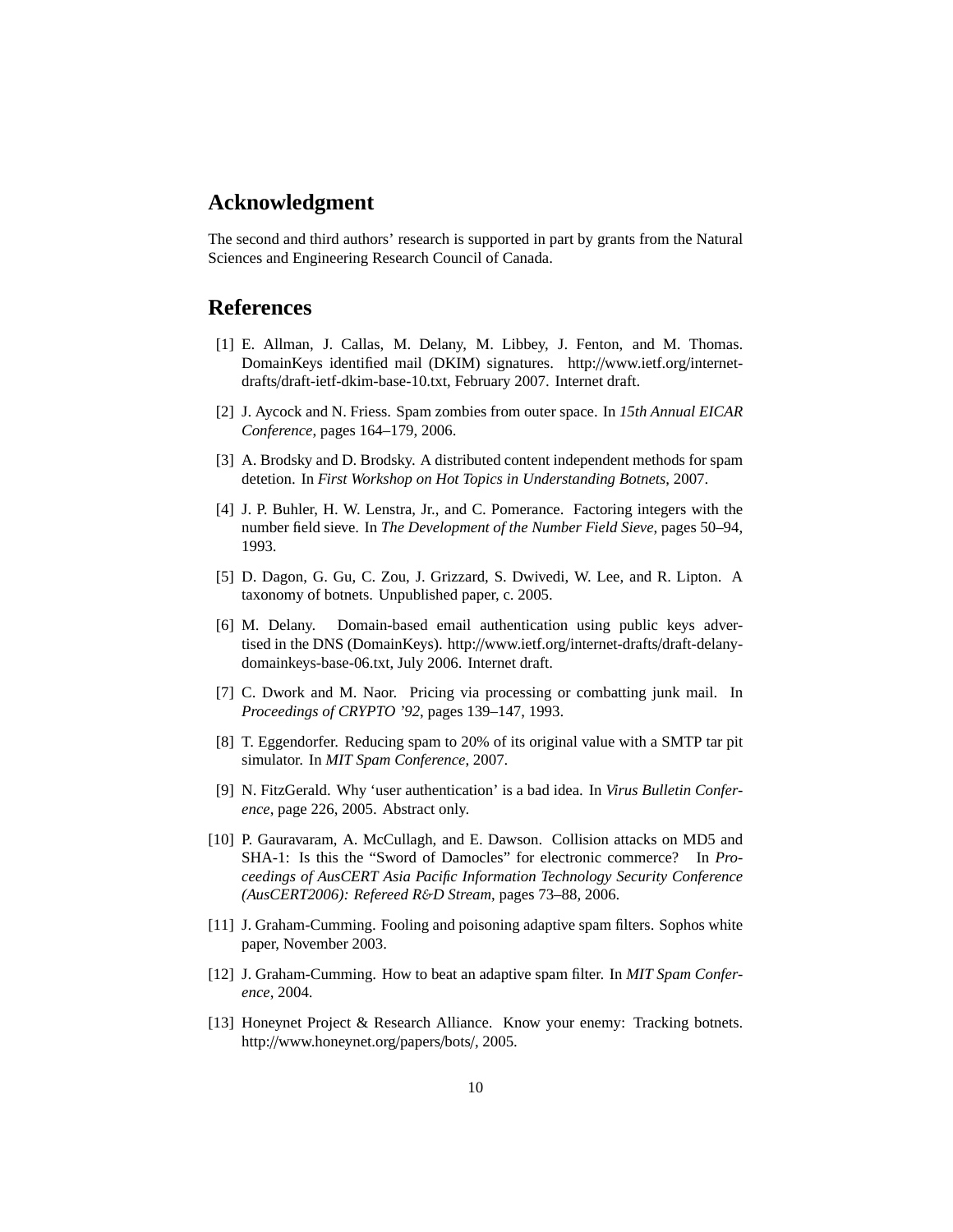- [14] A. Householder and R. Danyliw. Increased activity targeting Windows shares. CERT Advisory CA-2003-08, 11 March 2003.
- [15] B. Laurie and R. Clayton. "proof-of-work" proves not to work. In *Third Annual Workshop on Economics and Information Security*, 2004.
- [16] J. R. Levine. Experiences with greylisting. In *Second Conference on Email and Anti-Spam*, 2005.
- [17] A. Menezes, P. van Oorschot, and S. Vanstone. *Handbook of Applied Cryptography*. CRC Press, 1996.
- [18] S. Mohammadi and A. Roos. Intel Xeon and AMD Opteron battle head to head. http://www.tomshardware.com/2006/10/26/intel\_woodcrest\_and\_amd\_opteron\_battle\_head\_to\_head/, 2006.
- [19] G. Ollmann. The pharming guide. NGSSoftware white paper, 2005.
- [20] R. L. Rivest, A. Shamir, and L. Adleman. A method for obtaining digital signatures and public-key cryptosystems. *Communications of the ACM*, 21(2):120– 126, 1978.
- [21] RSA Laboratories. RSA-640 is factored! http://www.rsa.com/rsalabs/node.asp?id=2964, 2005.
- [22] RSA Laboratories. The RSA challenge numbers. http://www.rsa.com/rsalabs/node.asp?id=2093, 2007.
- [23] J. E. Schmidt. Dynamic port 25 blocking to control spam zombies. In *Third Conference on Email and Anti-Spam*, 2006.
- [24] R. Silverman. A cost-based security analysis of symmetric and asymmetric key lengths. http://www.rsa.com/rsalabs/node.asp?id=2088, 2001.
- [25] J. Stewart. SpamThru Trojan analysis. http://www.secureworks.com/research/ threats/spamthru, 2006.
- [26] D. Swimmer. The spectre of parasitic spam. *Virus Bulletin*, pages S2–S4, December 2005.
- [27] M. Swimmer, B. Leiba, I. Whalley, and N. Borenstein. Breaking anti-spam systems with parasitic spam. In *Third Conference on Email and Anti-Spam*, 2006.
- [28] B. Taylor. Sender reputation in a large webmail service. In *Third Conference on Email and Anti-Spam*, 2006.
- [29] H. te Riele. Factorization of a 512-bits RSA key using the number field sieve. http://ftp.cwi.nl/herman/NFSrecords/RSA-155, 1999.
- [30] H. te Riele. Factorization of RSA-140 using the number field sieve. http://ftp.cwi.nl/herman/NFSrecords/RSA-140, 1999.